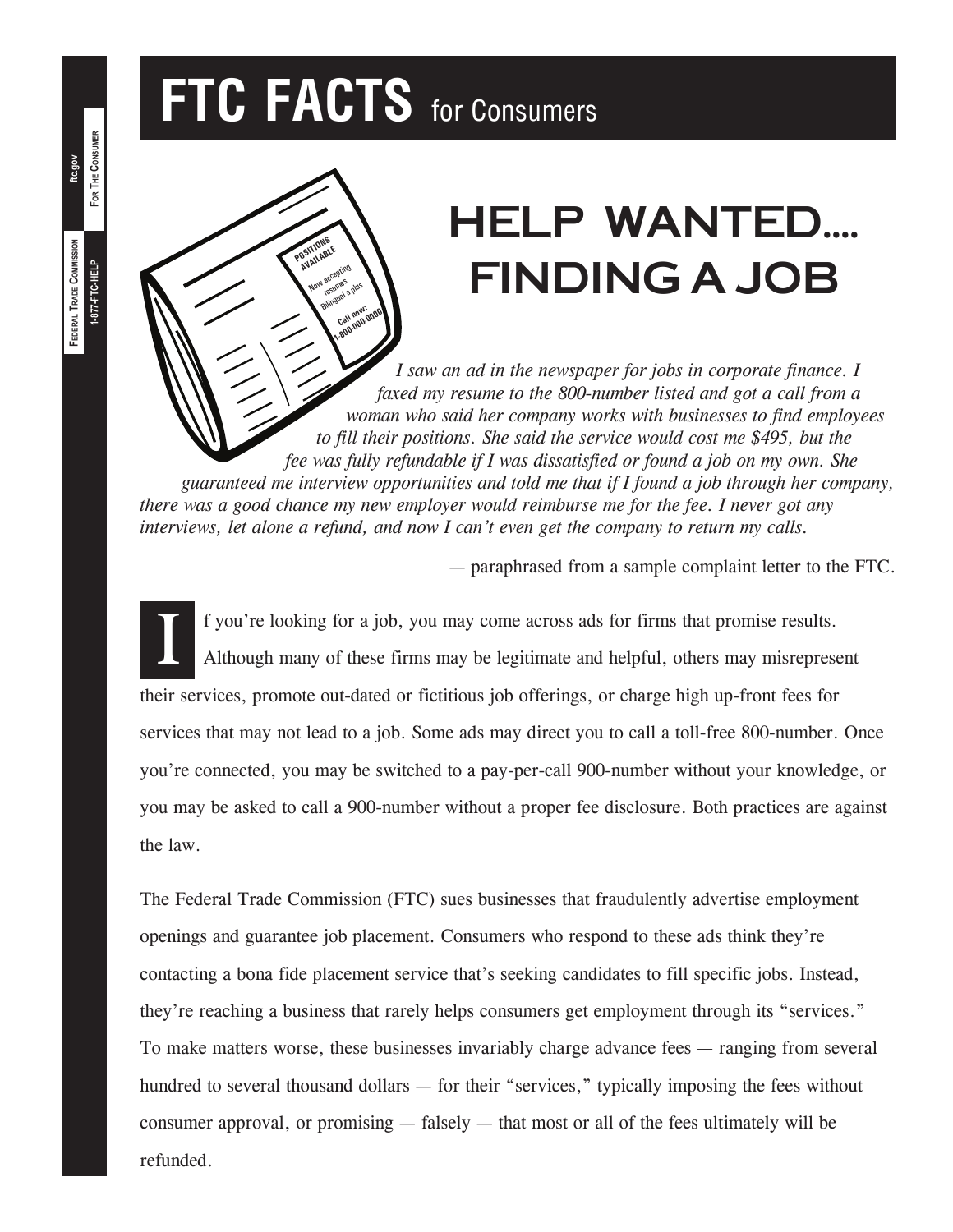#### Types of Employment Service Firms

When you're looking for help in finding a job, it's important to understand the differences among employment services. Many terms, such as employment agency, personnel placement service, executive search firm, or executive counseling service are used interchangeably. Find out what services a firm offers, how much the services cost, and who pays. If you're required to pay the fee, find out what you'll owe if the employment service fails to find you a job or any leads.

Six basic types of service companies/agencies offer consumers help in finding a job. They include: public employment services; employment agencies; executive search services; temporary help services; executive counseling services; and job listing services.

- *The federally-funded and state-operated Public Employment Service, also known as the Job Service,* operates in all 50 states, the District of Columbia, Guam, Puerto Rico, and the Virgin Islands. The Employment Service provides Internet access to America's Job Bank (AJB). On any given day, this national resource lists hundreds of thousands of job opportunities. It also provides links to numerous employment and training programs in each state, including programs for people with disabilities, minorities, older workers, veterans, welfare recipients, and young people. There are some 2,300 points of service nationwide; about 1,700 of them are full-time, full-service offices. The Employment Service provides its services free to both employers and job seekers. Openings range from entry level to technical and professional positions. Visit **www.ajb. dni.us** for more information.
- • *Employment agencies or personnel placement services* work to fill specific positions available within companies. Their purpose is to bring applicants and employers together. Often, the hiring company pays the placement fee, but when state law permits,

you and the employer may share the fee or the fee may be billed to you after you've been hired. Employment agencies usually are licensed in the state where they do business.

- • *Executive search firms or executive recruiters* are hired by businesses to find the "right" person for a particular job within an organization. Recruiters sometimes are referred to as "headhunters." The executive who is hired doesn't pay the fee; it's part of the agreement between the hiring business and the search firm. Executive search firms usually subscribe to a code of ethics established by industry members; some firms are licensed by the states where they do business, as required by state law.
- • *Temporary help services* supply workers to businesses on a temporary or as-need basis. Businesses pay an agreed-upon wage to the temporary service for work performed by the employees. The temporary service firm pays the workers, not the temporary employer.
- *Executive counseling services or career counseling services* help job seekers with career directions and decisions more than with job placement. They may offer services like skill identification and self evaluation, resume preparation and letter writing, and general information about companies or organizations in a particular location or job field. Fees can be as high as \$4,000, and payment often is required before services are provided. You'll probably have to pay this fee even if you don't find a job. Placement is not guaranteed. State law dictates whether executive counseling firms are licensed.

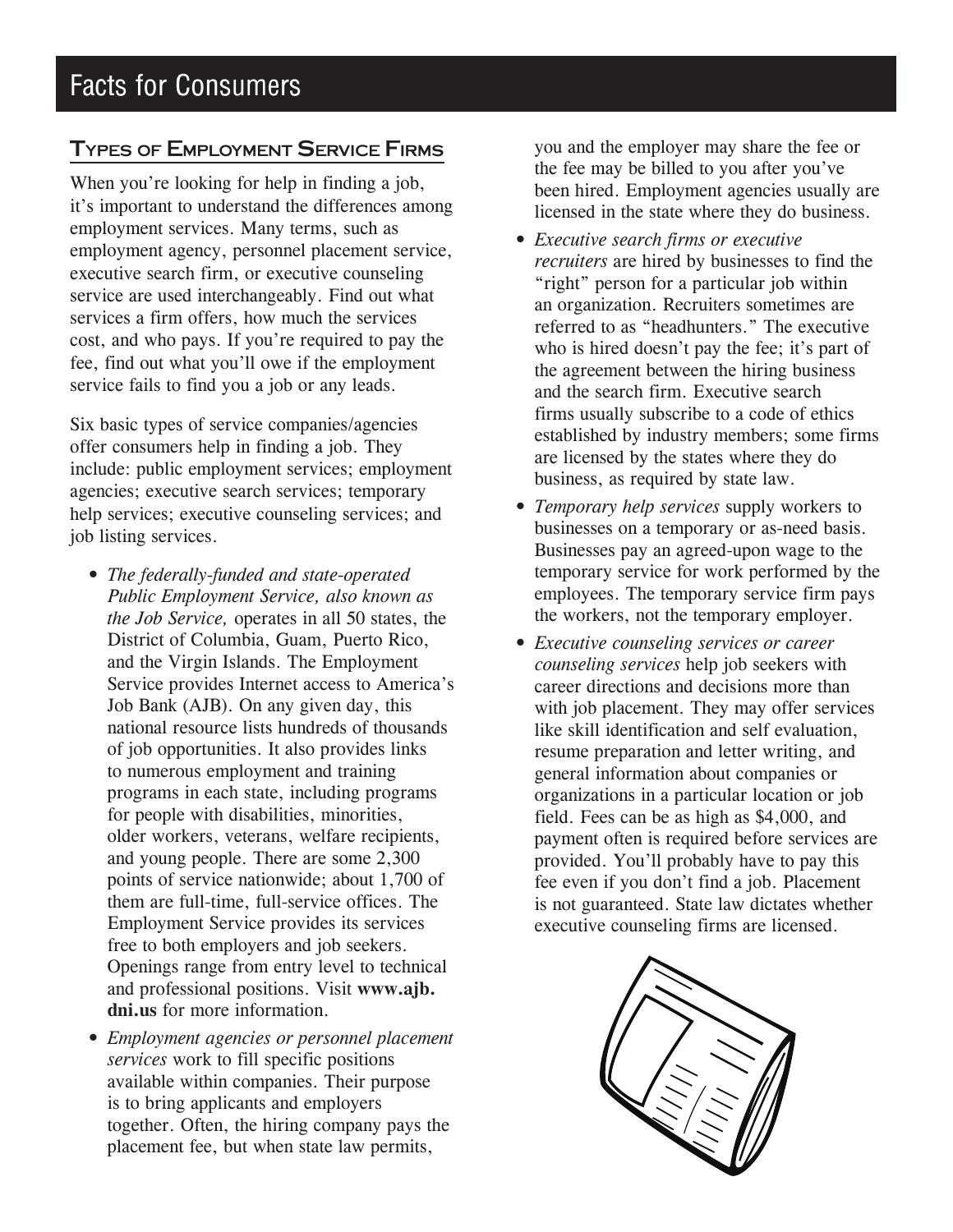• *Job listing services or advisory services* sell information about getting a job in the U.S. or abroad. They often use pay-percall 900-numbers to do this. They do not provide actual job placement. Information may include lists of job openings, general tips on conducting a successful job search or interview, and broad guidance in resume writing. These advisory firms often require an up-front fee for their listings.

#### PROTECTING YOURSELF

Before you spend any money responding to job ads or completing job placement contracts, the FTC suggests that you:

- Be suspicious of any employment-service firm that *promises* to get you a job.
- Be skeptical of any employment-service firm that charges up-front fees, even if it guarantees refunds to dissatisfied customers.
- Don't give out your credit card or bank account information on the phone unless you're familiar with the company and agree to pay for something. Anyone who has your account information can use it to commit financial fraud against you.
- Get a copy of the firm's contract and review it carefully before you pay any money. Understand the terms and conditions of the firm's refund policy. Make sure you understand what services will be provided by the firm and what you'll be responsible for. If oral promises are made that don't also appear in the contract, think twice about doing business with the firm.
- Take your time reviewing the contract. Don't be rushed into paying for services. Avoid high-pressure sales pitches that require you to pay now or risk losing out on the opportunity.
- Be cautious about purchasing from a firm that's reluctant to answer your questions or gives you evasive answers.
- Be aware that some listing services and "consultants" may place ads that seem to offer jobs when, in fact, they're selling employment information.
- Follow up with the offices of any company or organization listed in an ad by an employment service, to find out if the company's really hiring.
- Be wary of firms promoting "previously undisclosed" federal government jobs. All federal positions are announced to the public.
- Check with your local consumer protection agency, state Attorney General's Office, and the Better Business Bureau to see if any complaints have been filed about a company with which you intend to do business.

In addition, federal law prohibits the use of a toll-free number for pay-per-call 900-number services. This means that anyone calling a toll-free number cannot be charged simply for completing the call, and that a toll-free number call cannot be transferred, or connected to, a pay-per-call 900-number service. Federal law also prohibits any telephone message that solicits calls to a pay-per-call 900-number service from failing to disclose the cost of the call.

#### For More Information

A variety of free and low-cost resources are available to help you in your job search.

- *Job Service offices* post vacancies and offer counseling and referrals to other job resources.
- • *Local and county human resources offices* provide some placement assistance. They can give you the names of other groups that may be helpful, such as labor unions or federallyfunded vocational programs.
- • *University, college and community college career service offices* usually limit their help to students and alumni, but some may let you look at their current job listings.